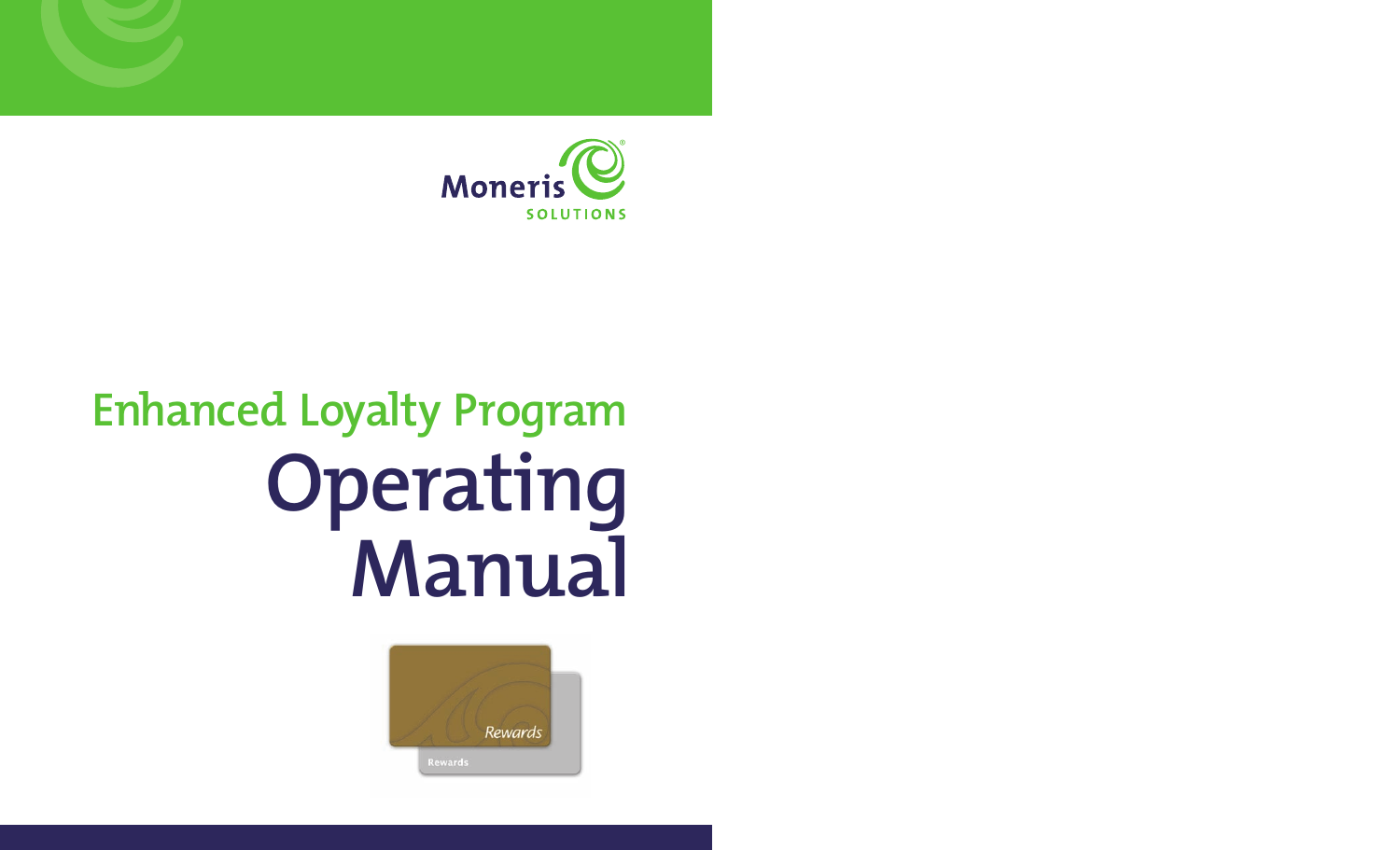# Table of Contents



#### **Welcome to the Moneris Loyalty Program PAGES 2 – 9**

- 
- 
- 
- How Your Loyalty Program Works Your Loyalty Cards Cardholder Enrolment Forms Enrolling Cardholders to Your Loyalty Program Replacing a Loyalty Card
- 
- Performing Loyalty Transactions at the Terminal Awarding Base Points
- 
- Awarding Bonus Points
- Redeeming for Rewards
- Deactivating Cards
- Adjusting Cardholder's Points Balance
- Using the Web Portals

**Promoting Your Loyalty Program PAGE 10**



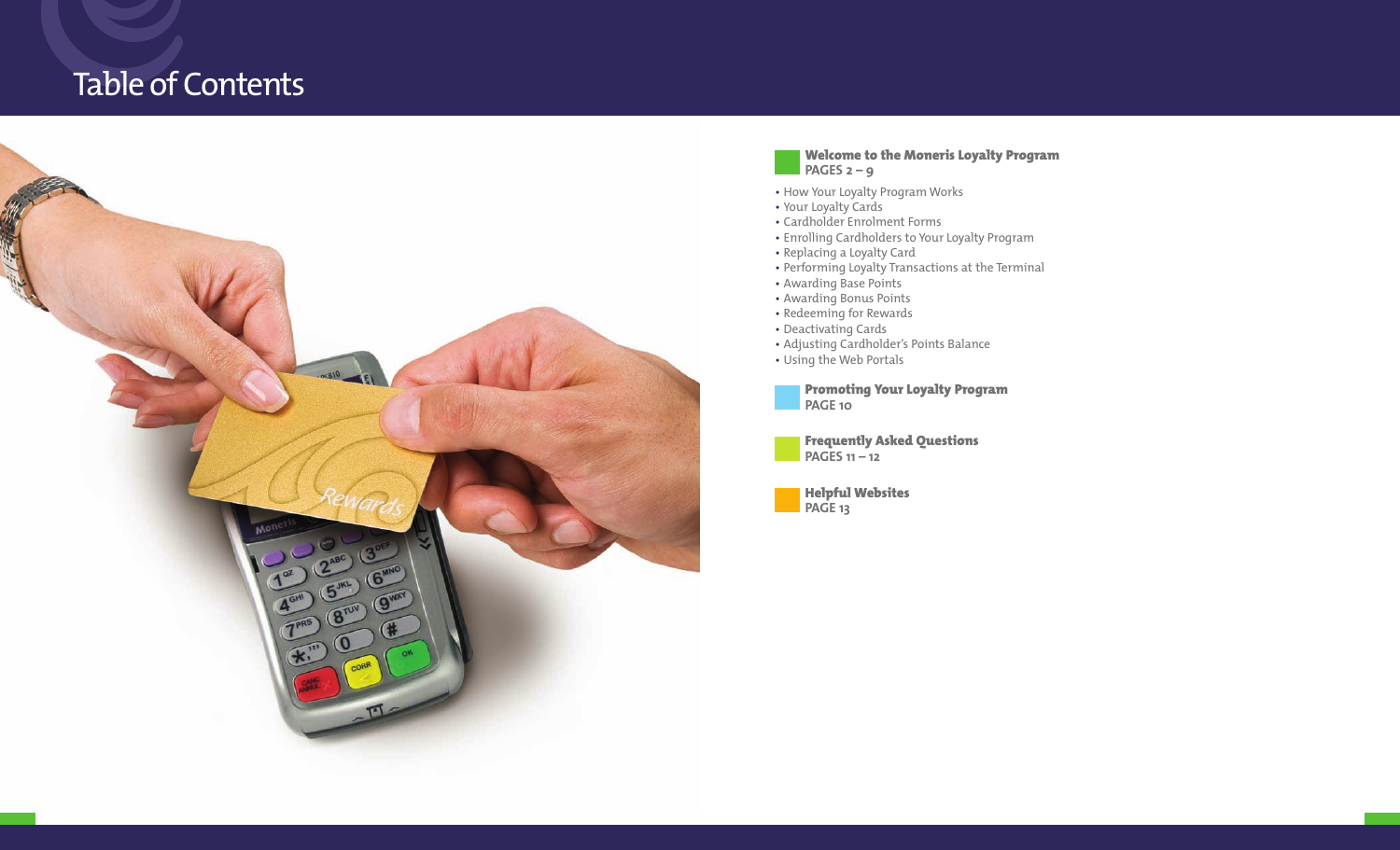# Welcome to the Moneris Loyalty Program

Congratulations on your new Moneris Loyalty Program. This manual is intended to help you get the most out of your Loyalty program in your day-to-day use.

#### **IMPORTANT**

**If you haven't re-initialized your terminal(s) for accepting Loyalty cards, please follow the procedures in the** *Using Your Terminal for Loyalty Guide* **before reading this manual.** 

We will refer to the following through this manual:



#### **Terminal(s)\***

Your terminal(s) have already been set up to process Loyalty transactions. You must re-initialize your terminal(s) to enable your Loyalty program.

## **Pre-activated Loyalty Cards\***

## **Cardholder Enrolment Form – Sample**

Familiarize yourself with the Cardholder Terms and Conditions. Use our Cardholder Enrolment Form – Sample as a starting point **LOGO** for your own forms.

Program<br>6 Rogramme<br>1930 Roll Fusilisation Eardholder Enrolment<br>Form – Sample Formulaire d'Inscription au programme de récompenses - exemple

 $\overline{\mathbb{Q}}$  instead

## **Merchant Web Portal**

The Merchant Web Portal is a secure, web-based application for managing your cardholder database and viewing reports on your program. Access the portal at **moneris.com/loyaltycard/merchant**. Please refer to your *Web Portal Operating Manual* for more details.

#### **Cardholder Web Portal**

Customers with Loyalty cards can also login at **moneris.com/loyaltycard/cardholder** to view their points balance and update their profile. This web address is printed on the back of each Loyalty card. Please refer to the "Your Loyalty Cards" section in this guide and your *Web Portal Operating Manual* for more details.

*\* May not be identical to picture.* 

# How Your Loyalty Program Works

- As your customers shop, you swipe their Loyalty card so they can earn points toward rewards.
- When a customer reaches a specified number of points, a coupon can be automatically printed on the receipt, or they can choose when they redeem their points.
- Since customers earn points for rewards, the program helps you to encourage repeat business and loyal, long-term customers.
- Use customer information you gather from your program to invite customers to special events, notify them about promotions and more.

# Your Loyalty Cards

Your Loyalty cards are already pre-activated and ready to use. **We recommend that you store your cards in a secure location and that you provide a card to a customer only after they have signed the enrolment form and provided their basic contact information.** 



*\* May not be identical to picture.*

On the back of each card is a web address that cardholders can use to access their points balance, transaction history and to update their information. The card number is also printed on the back of the card, along with a temporary password that is covered with a scratch-off panel. A new cardholder will need both the card number and the password to register for and access the Cardholder Web Portal.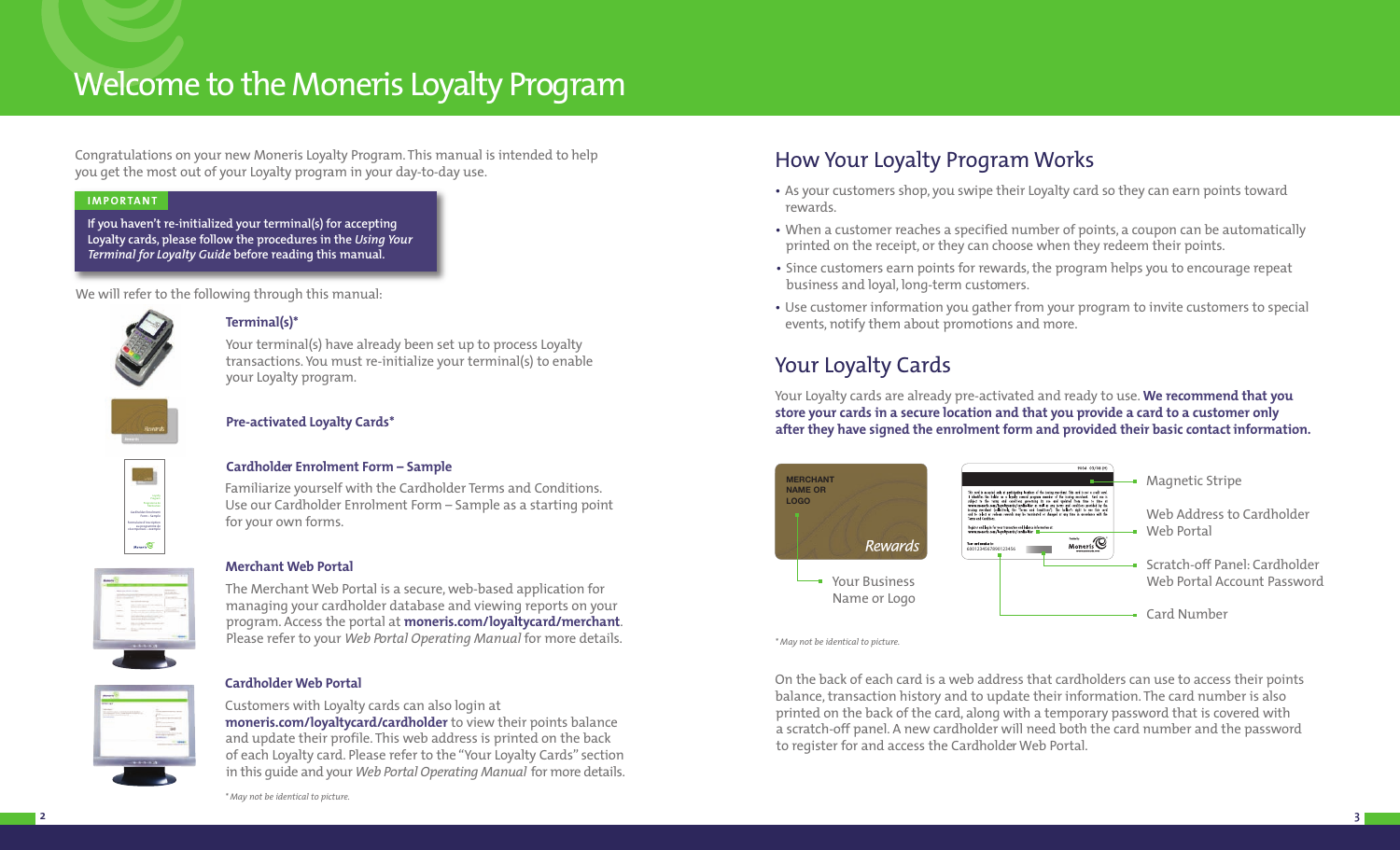# Cardholder Enrolment Forms

Create enrolment forms to collect cardholder information and consent to participate in your program. On your enrolment forms, you must clearly state the Cardholder Terms and Conditions that apply to your program and your business name, and you need to ensure that each participant of the program has accepted the Cardholder Terms and Conditions you provide. At a minimum, you should collect the following information:

- Your customers' first and last names
- Contact information
- Signature
- Loyalty card number

You may wish to track additional cardholder profile information such as:

- Birth Date (dd/mm/yyyy)
- Mailing Address
- City
- Phone Number
- Province or State
- Contact permission and preference (Phone, Mail or Email)

We have provided you a Cardholder Enrolment Form Template to assist you during the creation of your own forms. You can visit **moneris.com/loyaltycard/enrolmentform** for a digital version of an enrolment form template and the Cardholder Terms and Conditions that you can use.

• Country

• Email

• Postal Code or ZIP Code

# Enrolling Cardholders to Your Loyalty Program

- 1. Ensure employees and managers understand the program.
- 2. Determine which customers are suited for your Loyalty program and invite them to join your Loyalty program.
- 3. Provide a Cardholder Enrolment Form and ask the individual to read, complete, and sign the form.
- 4.Check that the individual completed the form correctly and these key fields have been completed legibly:
	- First name
	- Last name
	- Signature
- 5. Select a Loyalty card from your secure inventory and record the card number on the enrolment form.
- 6.Present the Loyalty card to the customer and encourage them to regularly update their profile information or check their points balance on the Cardholder Web Portal.
- 7. Log on to the Merchant Web Portal to look up the card number. Update the card with cardholder information in the enrolment form.
- 8. File the completed, signed form in a safe place for future reference.

# Replacing a Loyalty Card

In the event that a customer loses or damages their Loyalty card, we recommend that you follow the steps below to issue a new card to your customer.

- 1. Ensure the cardholder is the owner of the card that will be replaced. You may do this by looking up the cardholder information on the Merchant Web Portal or by referring to the original enrolment form signed by the customer.
- 2. Select a new Loyalty card from your inventory for the cardholder and note the card number. You will need to update this new card number on the cardholder's original enrolment form or complete a new enrolment form.
- 3. Use the Merchant Web Portal to look up the cardholder's lost or stolen card number and to confirm the personal information and current points balance on the damaged or lost card (please refer to the *Web Portal Operating Manual*).
- 4.Within your Merchant Web Portal, enter the cardholder's confirmed personal information onto the new card number. Use a point adjustment to place the current points balance from the damaged or lost card onto the new replacement card.
- 5. Deactivate the damaged or lost card using the Merchant Web Portal.
- 6.Provide the replacement Loyalty card to the cardholder. The new card can be used immediately for purchases. Advise the cardholder they must use the card number and scratch-off password on the replacement card to re-register for their online access to view their points balance.
- 7. File away the now updated enrolment form that contains the current replacement card number.

*Note: The history, points to date, and transaction details of the damaged or lost card will not be shown under the new replacement card. The new replacement card will show the points adjustment amount you assigned as the initial balance. You will need to lookup the original card number if you wish to view historical transaction information.* 

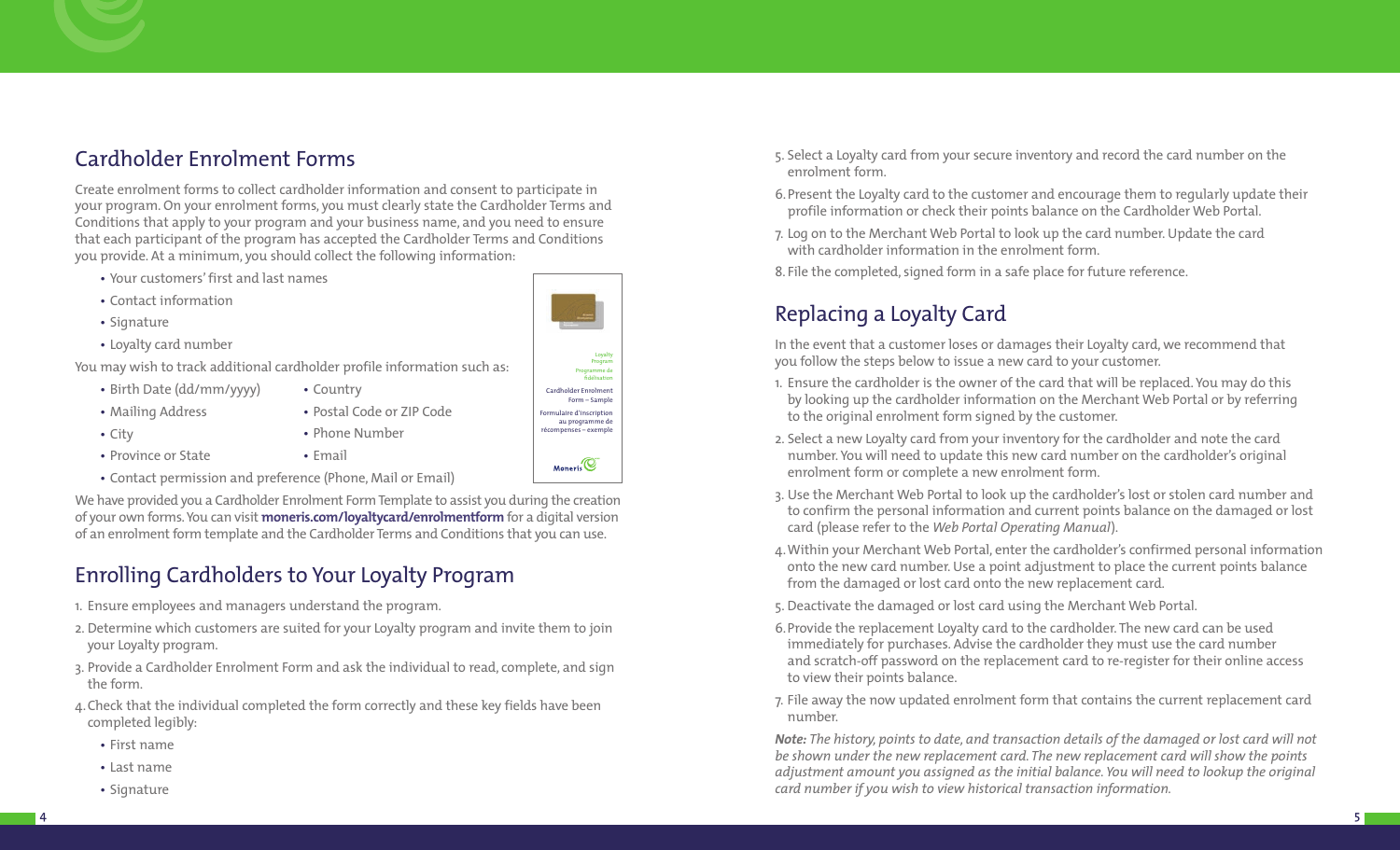

# Performing Loyalty Transactions at the Terminal

Please refer to your *Using Your Terminal for Loyalty Guide* for instructions on how to initialize and conduct Loyalty transactions on your terminal(s).

Please fill in your set-up rules in the boxes below for future reference.

# Awarding Base Points

During your initial program set-up, you have selected either to award points on purchase amounts including tax and gratuity (**Total Amount**) or excluding tax and gratuity (**Pre-Tax Amount**).

#### **Awarding points on purchase amount:**

 $\Box$  Including tax and gratuity (Total Amount)

 $\Box$  Excluding tax and gratuity (Pre-Tax Amount)

**Points Earning Rate** is the number of points a cardholder earns per dollar spent. You have determined your rate during initial program set-up. Points will always be rounded up at \$0.50. For instance, if your Points Earning Rate is \$1 equals 1 point and a cardholder makes a purchase for \$10.50, their points awarded will automatically be rounded up to 11 points. If a cardholder makes a purchase for \$10.49, their awarded points will be rounded to 10 points.

# Awarding Bonus Points

**Bonus Points** can be awarded to cardholders for each purchase on top of the points awarded based on the purchase amount, when you wish to run a Loyalty promotion. We have set pre-defined bonus points codes and corresponding values if you chose to enable this option during your initial sign-up. Refer to your *Using Your Terminal for Loyalty Guide* for instructions on how to award bonus points during a transaction. Ensure that these codes and values are protected and only released to your employees when you are running a Loyalty promotion. Regularly check your reports on the Merchant Web Portal to ensure that these codes are not misused.

# Redeeming for Rewards

You are set up to redeem points automatically or manually.

# **Automatic Redemption**

When your cardholders reach a specified number of points called the **Reward Threshold Level**, they are automatically rewarded with a coupon that entitles them to a reward.

The **Reward Coupon Amount** is the value of that coupon and is expressed as a dollar, percentage or custom discount off of their next purchase (e.g. "Congratulations! You've earned a free lunch sandwich."). This coupon is automatically printed on the cardholder's receipt by your terminal. The next time your cardholder returns and presents the coupon, you can simply apply the coupon amount to their purchase. Your receipts may have a **Reward Coupon Expiry Date** that is automatically calculated when the coupon is issued.

#### **Automatic Redemption Rules (if applicable):**

Reward Threshold Level:

Reward Coupon Amount or Message: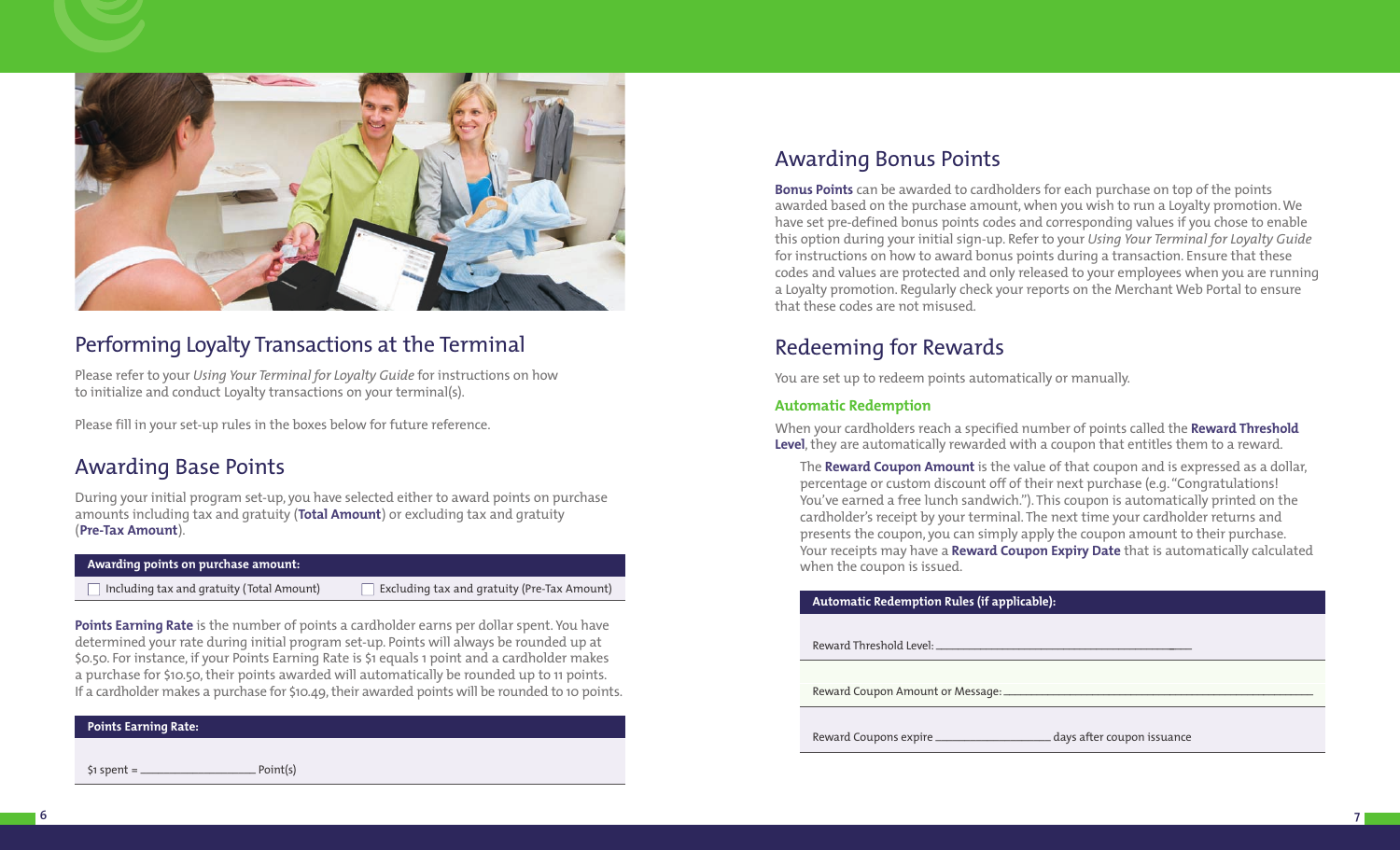#### **Manual Redemption**

Your cardholders can select when to redeem their points and can accumulate more points for a better reward. For example, you may offer gift cards as a reward for 200 points and merchandise as a reward for 100 points. For your convenience, we have included a table below for you to record your Reward Threshold Levels and corresponding rewards. Please note the program does not restrict the amount of points redeemed in one transaction to provide maximum flexibility on your Reward Threshold Levels. However, we strongly recommend that your staff is properly trained to redeem at points levels that you've approved. Regularly check your reports on the Merchant Web Portal to ensure that redemption transactions are properly performed.

| Reward(s)     |
|---------------|
| ex. Gift card |
|               |
|               |
|               |
|               |
|               |
|               |
|               |
|               |
|               |

# Deactivating Cards

Your program can automatically deactivate cards after a predefined period of inactivity if you chose this option during sign up. A deactivated card cannot be restored and will not retain a points balance.



Alternatively, you can initiate card deactivation manually through your terminal(s) and the Merchant Web Portal. Please refer to the appropriate operating manuals for instructions.

# Adjusting Cardholder's Points Balance

You can add or remove points from a cardholder's points balance, outside of regular purchase, refund, void or redemption transactions, using your Merchant Web Portal. Here are some scenarios of when you may want to adjust points:

- a cardholder may ask for points on a purchase when they did not have their Loyalty card at the time of purchase;
- to offer a cardholder additional points in order to address a customer service issue.

# Using the Web Portals

The Merchant Web Portal is an online tool for managing your program and viewing reports. We recommend monitoring your program activity regularly to gain the most insight and maximize your program benefits. Access the Merchant Web Portal at **moneris.com/loyaltycard/merchant**.

Your cardholders also have access to an online Cardholder Web Portal that they can visit to view their points balance and transaction history as well as update their profile information. Access the Cardholder Web Portal at **moneris.com/loyaltycard/cardholder**.

Please refer to your *Web Portal Operating Manual* for instructions on how to register and use the Web Portal.



#### **IMPORTANT**

**It's a good idea to monitor your program activity regularly. Moneris offers online Loyalty reporting services through the Merchant Web Portal. With this tool you can view Loyalty transactions online. You can export this data into spreadsheets for forecasting and other email marketing tools. Please refer to your** *Web Portal Operating Manual* **for more information.**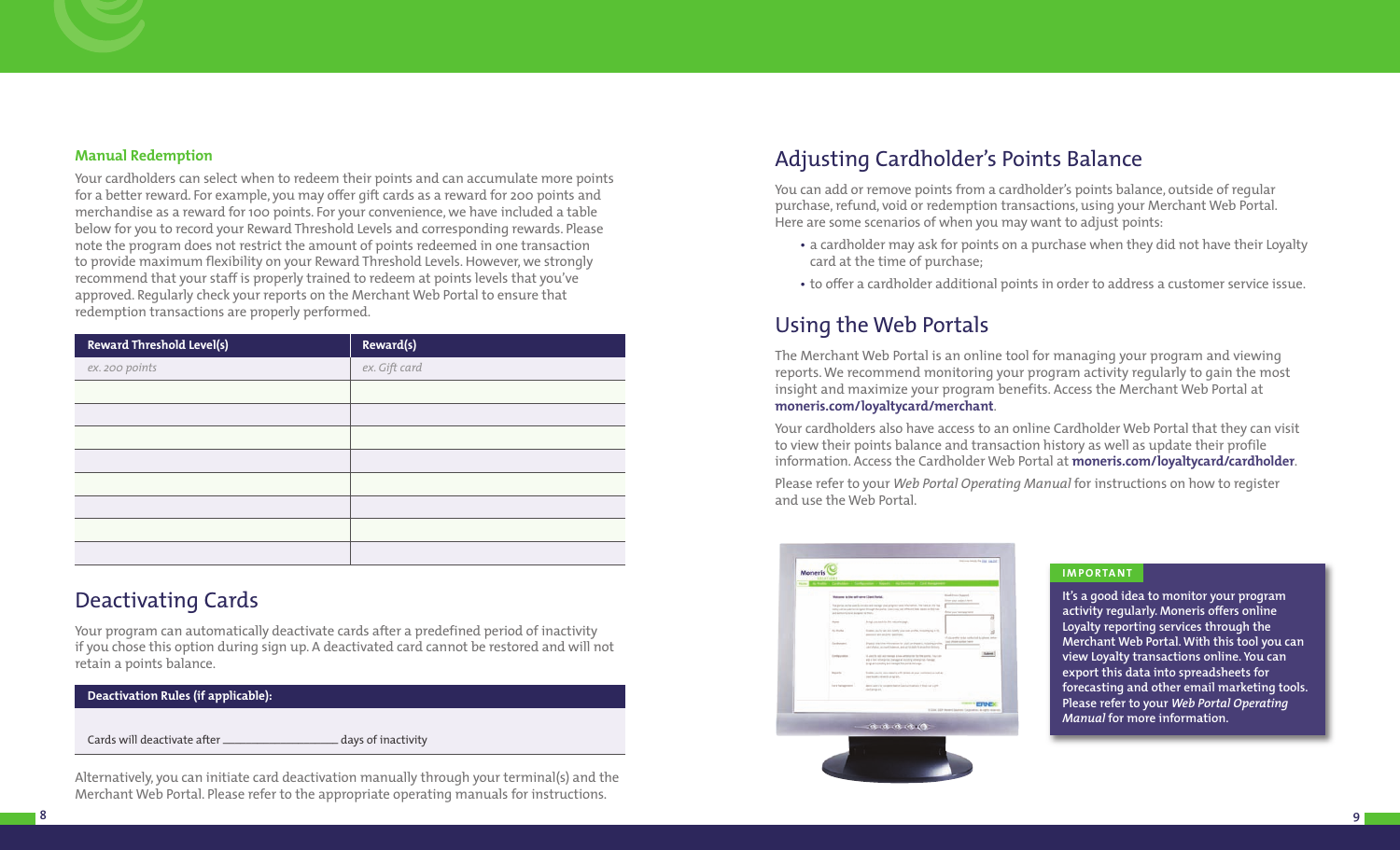# Promoting Your Loyalty Program Frequently Asked Questions

The most important tool to promote your Loyalty program is your staff. Your staff will be most familiar with your most valuable customers. Ensure that your staff is properly trained on the details of your program. Encourage your cashiers to inform customers about the benefits of joining the program when they are at the counter.



- Have your staff proactively ask your customers to join the Loyalty program at the time of sale before each transaction.
- Prominently display your enrolment forms and other promotional materials at the POS, around the store and in bill presenters.
- Allow your customers to easily enrol into your program by combining your customer satisfaction surveys and the Loyalty enrolment forms. Ensure that the terms and conditions of your program are clearly stated and the necessary profile information is captured.
- Draw attention to cardholder's account status and Reward Coupons by circling the cardholder's points balance and message on each receipt.
- Surprise and delight your cardholders beyond the Loyalty rewards.
- Enhance your Loyalty program experience by offering additional benefits to your cardholders, such as:
	- exclusive invitations to events, previews and sales
	- priority treatment and product or service upgrades
	- discounts on purchases of select products or services
- Keep in touch with your cardholders through email and mail.
- Let your cardholders quickly see the value of joining your Loyalty program by accelerating their path to their first reward. You can achieve this by awarding bonus points when cardholders enrol in your program or make their first Loyalty purchase.
- Run bonus points promotions to:
	- introduce new products and services
	- drive inventory turnover
	- encourage traffic during traditionally slower business times
	- create excitement in your Loyalty program

## **Q. I have more than one location, do the cards work at multiple locations?**

A. Yes, your cardholders can use the cards to earn and redeem points at all your participating locations.

# **Q. A Loyalty card is not reading properly on my terminal.**

A. When a card's magnetic stripe cannot be read, it's usually because:

- the magnetic stripe reader is broken or dirty
- the reader is obstructed, preventing a clean swipe
- the sales associate swiped the card improperly
- the card's magnetic stripe is damaged

# **Q. How do I re-order cards?**

A. You may order additional cards by contacting your Moneris Sales Consultant or the Sales Department at 1-866-666-3747. We recommend that you re-order cards at least two months prior to running out to ensure that your replacement cards are manufactured and arrive at your location before your inventory of cards is depleted.

## **Q. If I chose the Automatic Redemption option, does the program track how many Reward Coupons were used by cardholders or expired?**

- A. No, the program does not track the number of Reward Coupons used or expired.
- **Q. I chose the Automatic Redemption option. A cardholder's purchase amount has surpassed the Reward Threshold Level multiple times in one transaction (e.g. the Reward Threshold Level is 200 and the cardholder made a \$600 purchase with a Points Earning Rate of \$1 = 1 point, meaning that they have earned 600 points), but why does the terminal only print out one Reward Coupon?**
- A. Only one reward can be redeemed per transaction, so only one coupon will be printed per transaction. Subsequent coupons will print out during the next transaction with the same card.

## **Q. Can the program restrict entry of the number of points to redeem to the levels I define for prizes (e.g. Clerk can enter 100 points and 650 points to be redeemed, but not 103 points)?**

A. No, the program does not restrict the amount of points redeemed in one transaction to provide maximum flexibility on your Reward Threshold Levels. However, we strongly recommend that your staff is properly trained to redeem at points levels that you've approved. Regularly check your reports on the Merchant Web Portal to ensure that redemption transactions are properly performed.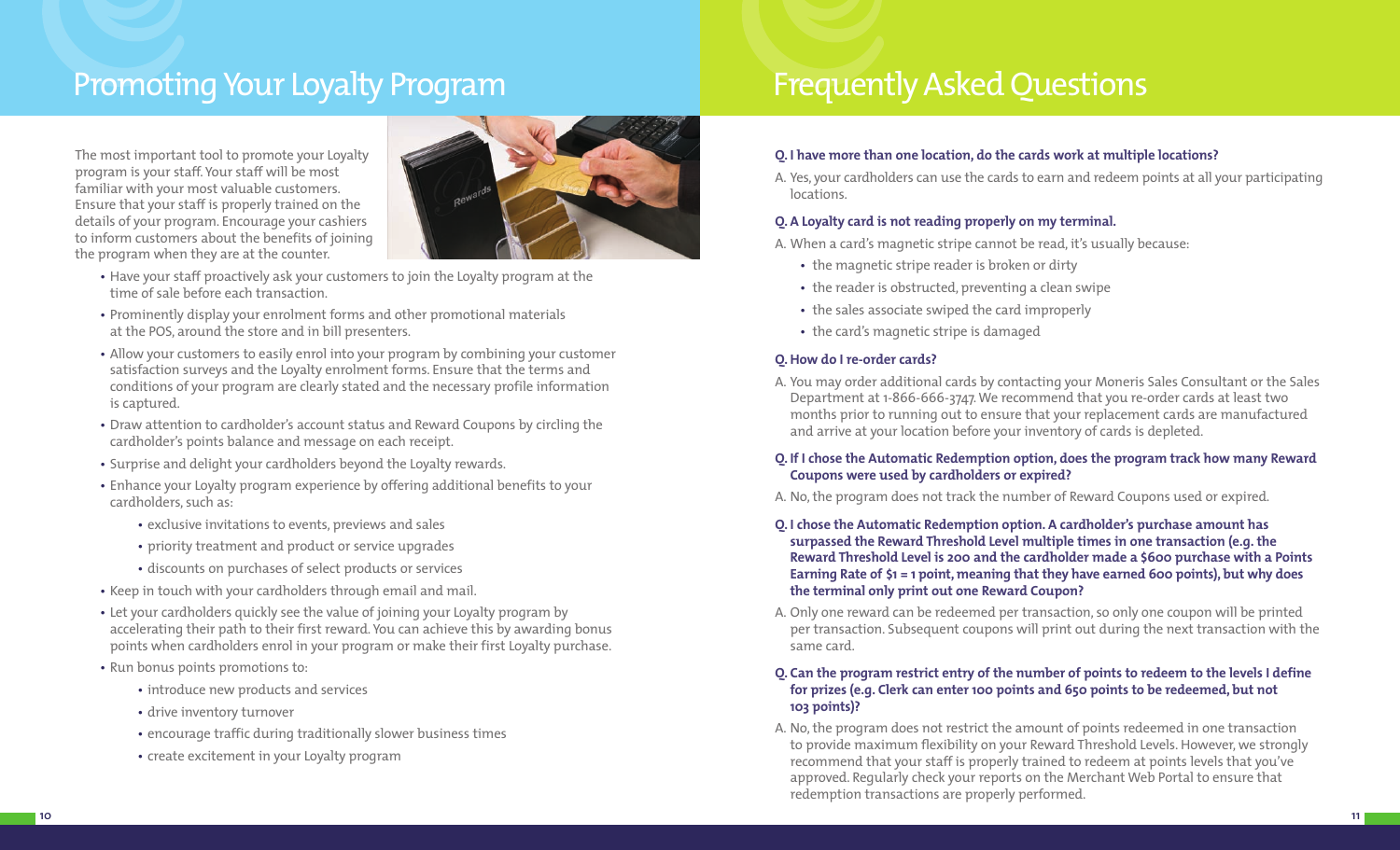# Helpful Websites

#### **Q. Can I restore a deactivated card?**

A. Once a card is deactivated, it cannot be restored and will not retain a points balance. You must issue a new card to a customer who wishes to participate in your program again. You can use the Merchant Web Portal to look up transaction history and points balance of the deactivated card before it was deactivated.

#### **Q. Can the bonus points functionality be activated only during a promotional time period?**

A. Once the bonus points functionality is turned on, it will be available for the duration of your program. If you wish to disable this functionality, you can contact your Moneris Sales Consultant or the Sales Department at 1-866-666-3747 to submit a change request. Appropriate change request fees may apply.

#### **Q. Can I change the bonus points codes and values?**

A. Bonus points codes and values cannot be customized. We have set the most common bonus points values and intuitive codes for you to use in your program based on our experience working with Loyalty merchants. Please refer to the *Using Your Terminal for Loyalty Guide*.

#### **Q. Can I set-up my program to run automatic and manual redemptions at the same time?**

A. No, you can only run your program as either automatic or manual redemption, but not both at the same time. If you wish to change your redemption rules, you can contact your Moneris Sales Consultant or the Sales Department at 1-866-666-3747 to submit a change request. Appropriate change request fees may apply.

#### **Q. Who do I contact and what do I need to do in order to change my program rules or monthly pricing plan?**

A. You can change your program rules or monthly pricing plan by contacting your Moneris Sales Consultant or the Sales Department at 1-866-666-3747. A fee may apply per change request.

#### **Q. I have forgotten what my program rules/settings are. Who can I contact to find out what the rules are?**

A. You can call Merchant Customer Service at 1-866-319-7450 to find out what your program rules are.

Moneris Loyalty Program: **moneris.com/loyalty** Cardholder Enrolment Form Template: **moneris.com/loyaltycard/enrolmentform** Merchant Web Portal: **moneris.com/loyaltycard/merchant** Cardholder Web Portal: **moneris.com/loyaltycard/cardholder** Stationery Orders: **shopmoneris.com**